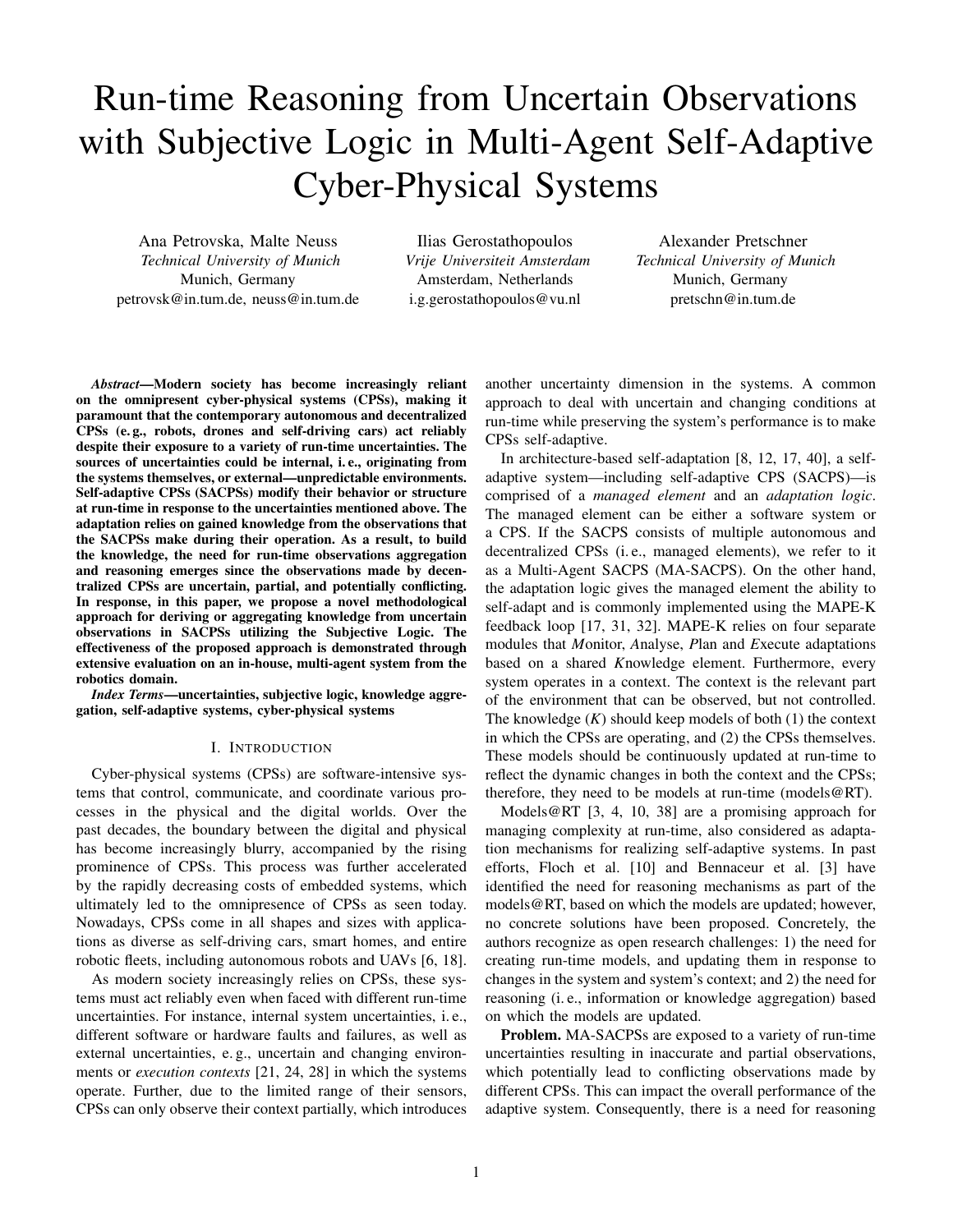by effectively aggregating the different observations before updating *K*. This can be seen as an uncertainty resolution strategy applied at run-time.

Gaps. Although knowledge representation, aggregation and reasoning are essential for building MA-SACPSs [41], there is a scarcity of approaches for modeling *K* that allow capturing uncertain and conflicting observations from multiple, decentralized CPSs, to effectively aggregate the observations and eventually update the *K*. Additionally, in prior works, knowledge modeling has been typically treated as a domain-specific task [11], leading to ad-hoc solutions to its aggregation.

Solution. In this paper, we present a methodological approach for knowledge aggregation and reasoning in MA-SACPSs that is domain-independent and can deal with reasoning on uncertain, partial, and conflicting observations. Concretely, our approach uses Subjective Logic (SL) [14, 15] to update the knowledge in the adaptation logic at run-time by aggregating observations of the context made by each CPSs in a MA-SACPSs.

Contribution. Building on our previous work in which we introduced the idea of knowledge aggregation via Subjective Logic [25], in this paper we detail and extensively evaluate our fully developed approach. Succinctly, we make the following contributions:

- (i) We present our fully developed SL-based approach for knowledge aggregation and reasoning in MA-SACPSs.
- (ii) We provide an open-source implementation of a in-house ROS-based multi-robot system, which acts as a testbed for different scenarios involving uncertain and conflicting observations in the robotics domain.
- (iii) We evaluate the effectiveness and sensitivity of the proposed SL-based approach through extensive controlled experiments.

Organization. In Section II we describe the class of use cases from the CPSs domain to which our approach is applicable, and a use case instantiation used as a running example throughout the rest of the paper. Section III summarizes the necessary background, before giving an overview of the approach in Section IV. In Section V we briefly describe the implementation of the approach, followed by the evaluation in Section VI. Section VII discusses related work, before concluding the paper in Section VIII.

#### II. USE CASE

## *A. Class of Use Cases*

Our proposed solution applies to any use case where multiple CPSs need to collaborate and coordinate processes assuming decentralized, partial and uncertain monitoring and centralized analysis. For example, mobile CPSs that autonomously traverse an environment to discover and attain tasks (e. g., robots or drones), or stationary agents that might have overlapping ranges of sensing (e. g., radio antennas). The CPSs could operate in two-dimensional (e. g., robots, self-driving cars) or three-dimensional environments (e. g., drones, UAVs). The dimension of the environment consequently defines how the context is modeled.

The complex and heterogeneous nature of CPSs often requires the SACPS to consist of multiple MAPE-K loops [25, 27, 41]. The use of multiple, interconnected MAPE-K loops leads to numerous challenges, one of which is the coordination of the control loops [39]. One possible solution is the use of design patterns [41] for distributed self-adaptive systems. In our paper, we assume that the considered CPSs are capable of independently monitoring the context in which they operate and simultaneously execute actions, i. e., performing the M and E phases of the MAPE-K on a *local level*. The decentralized phases of the MAPE-K inside the managed elements (the CPSs) are controlled by a single, centralized instance of planning (P), analysis (A), and knowledge (K) in the adaptation logic.

Concretely, the MAPE-K loops inside the adaptation logic are structured according to the Master-Slave pattern (see Figure 1), previously proposed by Weyns [41]. To motivate the need for reasoning or knowledge aggregation, the centralized MAPE-K loop needs to reason on the uncertain, partial and potentially conflicting observations made by the decentralized monitoring, which, once aggregated, become knowledge.



Fig. 1. Master-Slave pattern of the MAPE-K loop (updated from [41]).

### *B. Running example*

The running example comprises of one or multiple robots operating in a room, in which dirt patches are continuously spawned with unknown location patterns and frequencies. The dirt patches represent cleaning tasks for the robots. Each robot is able to autonomously move to its destinations (i. e., the tasks' locations) while avoiding 1) static obstacles (e.g., walls, furniture, etc.), and 2) dynamic obstacles (e.g., other robots, humans) along its way. The robots fulfill their mission by discovering and cleaning the dirt i. e., completing the tasks without collision. They explore the room and detect new tasks in a distributed manner with a scanner, e. g., a LiDAR sensor. In addition to simply keeping the room clean, we also want to improve the performance or the quality of this cleaning process, e. g., cleaning the room in the shortest possible time.

However, the robots are subjected to external and internal uncertainties, manifested via the continuous appearance of tasks in the room—with unknown location patterns and different sensor uncertainties that cannot be anticipated during the design of the system. Due to the technical limitations of their sensors, the robots only monitor a limited range around them and can discover the newly appearing tasks only if they are within their range of observation. The partiality of the robots' observations introduces inefficiency to the overall system performance. Additionally, due to the sensor technology being imprecise and faulty, each robot might mistakenly sense a dirt task when there is none, and on the contrary, fail to sense an actual task. This potentially results in different robots holding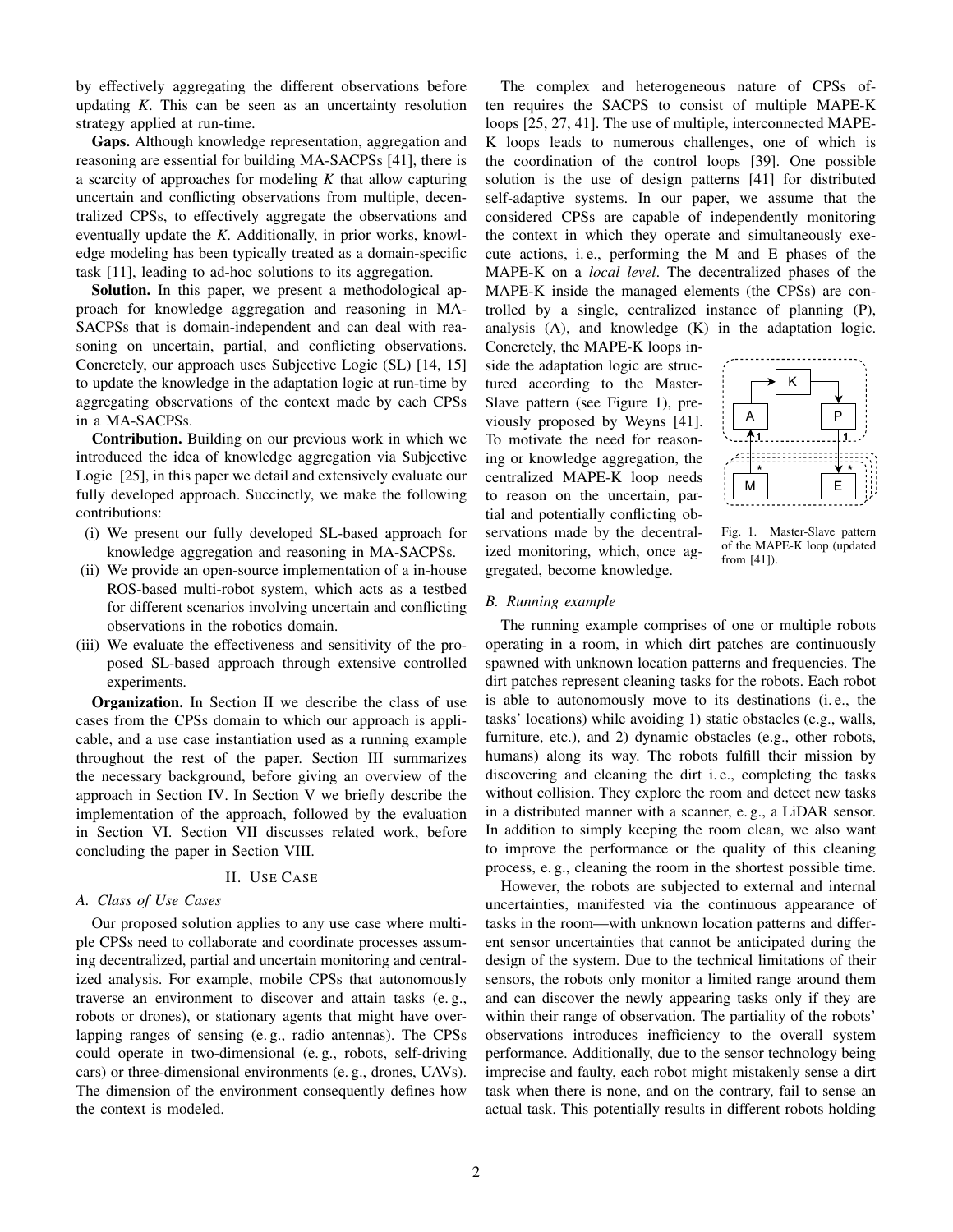

Fig. 2. Grid map and partial robots' observations, adopted from [25]

different opinions regarding the space they observe, which requires appropriate conflict resolution during the aggregation process.

The partial observations made by each robot are sent periodically to the centralized part of the adaptation logic, for instance, a Cleaning Controller (see Figure 3), in which the received observations are aggregated. The resulting aggregated knowledge, in terms of the presence of dirt tasks in the room, is the "best", most complete representation of the dynamic and uncertain context (i. e., the room) at a specific time. Optimizing the collective monitoring and analysis by obtaining the best representation of the state of the room, allows the performance of the full MAPE-K loop to also be improved and potentially optimized.

We model the context as a *grid map* with a size equal to the room's size (see Figure 2). A *context variable*  $(w_x^{A_i})$  captures whether a dirt task occupies a specific cell of the grid map or not; therefore, there are as many context variables as cells in the map of the room. The figure also shows the robots' observation ranges and the tasks for the robots depicted in yellow hexagons.

#### III. BACKGROUND

#### *A. Run-time Uncertainties*

In dynamic and adaptive systems, such as SACPSs, sources of uncertainty occur in one of the following three phases: requirements, design and run-time phase [30]. In this paper, we only consider uncertainty sources that occur in the run-time phase. We also classify the sources of run-time uncertainties as 1) *internal*—originating from the self-adaptive system itself, i. e., sensor failure, sensor imprecision, sensor noise and effectors, and 2) *external*, e. g., unpredictable environment.

In this work, we specifically focus on inaccuracy and inconsistency (stemming from sensor failure, imprecision, and sensor noise), and unpredictable environment. Ramirez et al. [30] define sensor failure as "a sensor inability to measure or report the value of a property", while inconsistency is defined as "two or more values of the same property that disagree with each other". Additionally, it is often infeasible 1) for the CPSs to observe the complete environment (i. e., context) in which they operate, due to the technical limitations of their sensors, e. g., limited sensor range, and 2) for the developers of the MA-SACPS to anticipate at system's design all the possible states of the context, which the systems will encounter during its operation. Consequently, the unpredictability of the environment will ultimately impart some partiality and uncertainty onto the MA-SACPS through its monitoring architecture.

#### *B. Subjective Logic*

When we assume an objective world, we can use binary logic to assert propositions about a state of the world to be either false or true. Nonetheless, it is practically impossible to determine with absolute certainty whether a given proposition is true or false. Through probability calculus, which takes argument probabilities in the range [0,1], we are able to reflect subjectivity by allowing propositions to be partially true. However, due to the lack of sufficient evidence, we are often unable to estimate probabilities with confidence. Furthermore, whenever the truth of a proposition is assessed, it is always done by an individual, and it cannot be considered to represent a general and objective belief. In order to reflect as faithfully as possible the perceived world in which we are immersed, a formalism to express degrees of uncertainty about beliefs is needed; said formalism shall also include belief ownership to reflect the subjective nature of beliefs [14, 15].

*Subjective Logic (SL)* [14, 15] is a framework for artificial reasoning, based on probabilistic logic and Dempster-Shafer theory of evidence [9, 33]. In recent years, SL has gained prominence because of its capability to deal with the degree of (un)certainty of propositions, inherently allowing 1) uncertainties representation as part of the fundamental building block of SL, called *Subjective Opinions* (see Section III-B1)), and 2) reasoning about the uncertainties through a process of *Belief Fusion* in which multiple Subjective Opinions are aggregated based on the selected fusion operator (see Section III-B2). For further explanation on SL please refer to [15, 25].

*1) Subjective Opinions:* A subjective opinion expresses a belief about a state variable  $X$  which takes its value from a domain  $X$ . This domain represents all the possible states  $X$ can be. A binary domain  $X = \{x, \overline{x}\}\$ is a type of domain that consists of two complementary states x and  $\overline{x}$ . In our running example, the state-space is a binary domain where the complementary states correspond to context variables (i. e., cells) in the grid map being occupied or unoccupied  ${x = \text{occupied}, \overline{x} = \text{unoccupied}$  by a task. If the domain of a subjective opinion is binomial, it is called a *binomial subjective opinion*. For the sake of brevity, the theoretical discussion of subjective logic is limited to binomial subjective opinions, as they are the only relevant in our case.

**Definition 1** (Binomial Opinion [15]). Let  $X = \{x, \overline{x}\}\)$  be a binary domain with binomial random variable  $X \in \mathbb{X}$ . A binomial opinion about the truth of value  $X$  is the ordered quadruplet  $w_x = (b_x, d_x, u_x, a_x)$ , where the additivity requirement  $b_x + d_x + u_x = 1$  is satisfied, and where the respective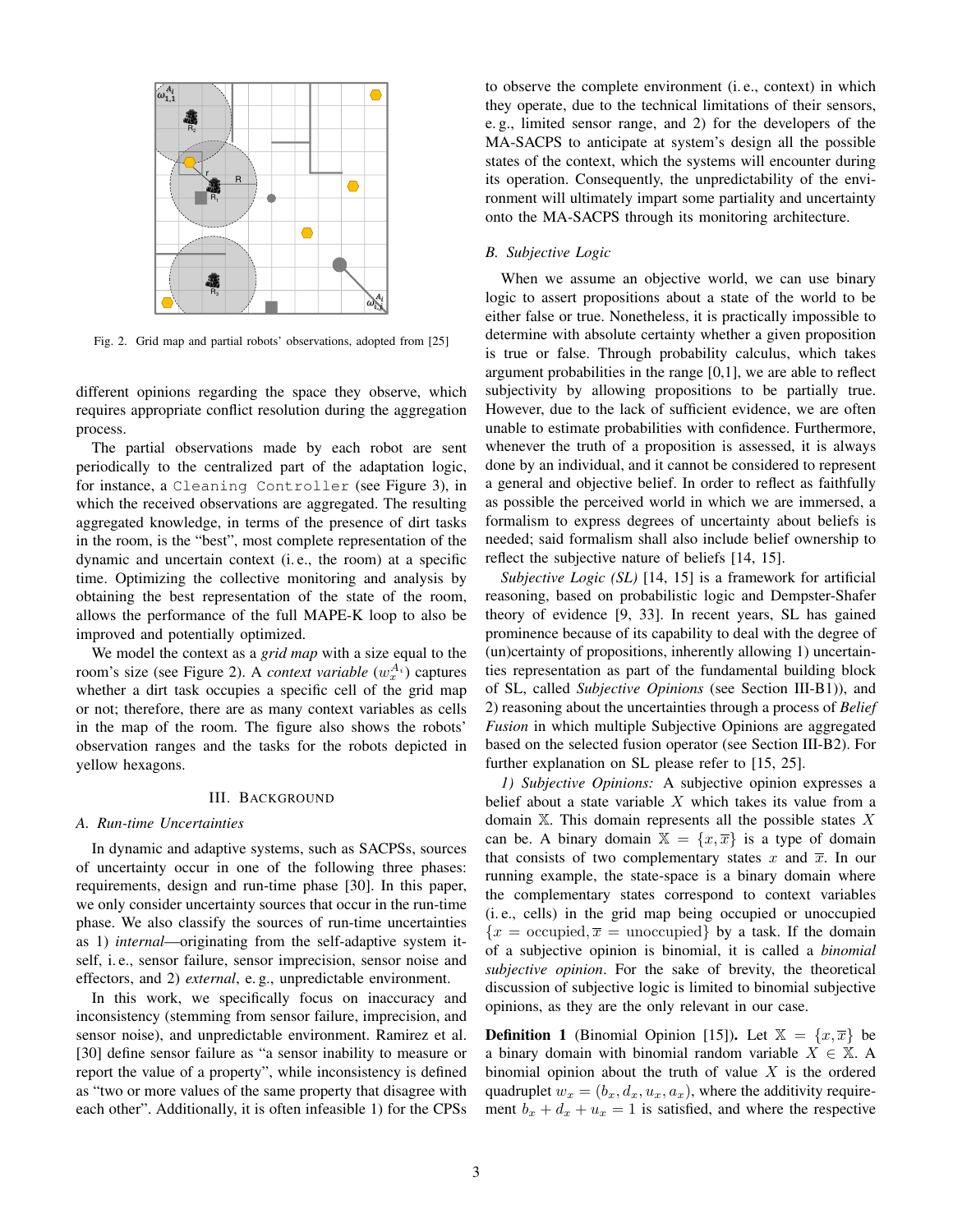parameters are defined as

 $b_x$ : belief mass in support of x being true (i.e.  $X = x$ ),

 $d_x$ : disbelief mass in support of x being false (i.e.  $X = \overline{x}$ ),

 $u_x$ : uncertainty mass representing the vacuity of evidence,  $a_x$ : base rate, i.e., probability of x being true without any evidence.

Binomial opinions that have  $u_x = 1$  and  $u_x = 0$  are referred to as a vacuous and dogmatic opinions, respectively. The projected probability of a binomial opinion about value x is defined by:  $P(x) = b_x + u_x a_x$ .

*2) Belief Fusion:* Through a process of belief fusion, multiple opinions regarding the same proposition are merged or aggregated into a single, collective opinion. For instance, in our running example, multiple robots  $R_1, R_2, \ldots, R_N$  issue opinions  $w_x^{R_1}, w_x^{R_2}, \dots, w_x^{A_N}$  for the same cell x, and these opinions need to be conveniently aggregated in a single opinion. Belief fusion can be realized using different operators [15, 37]: *averaging belief fusion*, *cumulative belief fusion*, *weighted belief fusion*, *consensus & compromise fusion*, and *belief constraint fusion operator*. Each of these fusion operators emphasizes different aspects when fusing multiple opinions. Subsequently, the choice of the operator depends on the aggregation's objective. In our use-case, the observations are made independently by multiple agents; thus, their opinions can be treated as independent pieces of evidence. Furthermore, compromises between said opinions are desired, such that the aggregated opinion is as accurate as possible. As a result, we choose the Cumulative Belief Fusion (CBF) and Consensus & Compromise Fusion (CCF) operators, although the implementation of the approach (further explained in Section V) supports all the other operators. In the following, we briefly summarize the two selected fusing operators.

*Cumulative Belief Fusion (CBF)* treats the individual opinions that are aggregated as independent pieces of evidence for the same proposition. This cumulatively increases the belief and/or disbelief value of the aggregated opinion while reducing its uncertainty. It is most suitable for combining multiple non-conflicting opinions. Namely, applying CBF to non-conflicting, uncertain opinions reduces the uncertainty of the resulting opinion.

*Consensus & Compromise Fusion (CCF)* maintains the shared belief masses between all the aggregated opinions. For conflicting opinions, a compromise is found, which has increased uncertainty. This operator is helpful for identifying a set of shared beliefs among all agents. The fused opinion would represent the set of causes that all opinions agree on.

The belief fusion aims to solve potential conflicting observations while increasing the observations' confidence according to the chosen fusion operator. To demonstrate this point, we provide a sample calculation for a pair of agreeing and disagreeing opinions  $w_x^1$ ,  $w_x^2$  on a same context variable in Table  $I<sup>1</sup>$ . We can see that when the opinions that are being aggregated agree, CBF creates an aggregated opinion whose belief increases that of the sources. CCF tries to find

TABLE I AGGREGATING TWO OPINIONS  $w^1_x, w^2_x$ .

| Agreeing Opinions |              |              |            |            | Conflicting Opinions |         |            |            |
|-------------------|--------------|--------------|------------|------------|----------------------|---------|------------|------------|
| Param.            | $w^1_{\tau}$ | $w_{\tau}^2$ | <b>CBF</b> | <b>CCF</b> | $w^1_r$              | $w_x^2$ | <b>CBF</b> | <b>CCF</b> |
| $b_x$             | 0.85         | 0.52         | 0.84       | 0.80       | 0.85                 | 0.18    | 0.72       | 0.35       |
| $d_x$             | 0.10         | 0.18         | 0.11       | 0.11       | 0.10                 | 0.52    | 0.24       | 0.14       |
| $u_x$             | 0.05         | 0.30         | 0.05       | 0.09       | 0.05                 | 0.30    | 0.04       | 0.51       |
| $a_x$             | 0.50         | 0.50         | 0.50       | 0.50       | 0.50                 | 0.50    | 0.50       | 0.50       |
| P(x)              | 0.88         | 0.28         | 0.86       | 0.84       | 0.88                 | 0.28    | 0.74       | 0.61       |
|                   |              |              |            |            |                      |         |            |            |

compromises between opinions, which is why their belief and disbelief values are in between the belief masses of  $\omega_x^1$  and  $\omega_x^2$ . Additionally, with both fusion operators, we can observe improvement in the confidence of the aggregated observations, i. e., the uncertainty mass in the aggregated opinion decreases compared to the individual uncertainty masses of each robot's opinions. When the opinions are in conflict, CBF tries to maximize their belief masses. It is important to note that this process of aggregating conflicting opinions reduces the uncertainty of the aggregated opinion when using CBF, which can be undesirable. In contrast, CCF actively increases the uncertainty when opinions are conflicting. As a result, the resulting projected probability  $P(x)$  is reduced when using CCF compared to CBF. This example showcases the different ways the two operators handle conflicts: whereas CBF essentially follows the strong opinion, CCF strives for a compromise. As we will see in our robotic use case, this difference manifests in the tradeoff between taking decisions fast (about whether a dirt is detected and should be cleaned) and taking decisions that are sound (since more than one robot agrees on the matter).

#### IV. APPROACH

In our approach, the MA-SACPS consists of several MAPE-K loops structured according to the master-slave pattern [41] As shown in Figure 3, the Monitor and Executor elements of the MAPE-K loops are distributed among the decentralized agents, controlled by centralized Analyzer, Planner and Knowledge elements, each element explained in the following.

#### *A. Monitor*

Each managed element (i.e., CPS) in the MA-SACPS comprises a Monitor component. The Monitor observes the context in which the CPS operates, and additionally, it does (a minimal) monitoring of the CPS itself, e. g., it reports on the current position of the system in the context. Since the CPS cannot observe the entire context, it only provides partial observations that are subjected to uncertainties. Based on these observations, the Subjective Opinion Creator—contained within the Monitor—creates *binomial subjective opinions* (see Section III-B1) about the context variables that are within the agent's range. These binomial subjective opinions are then independently forwarded to the centralized Analyzer.

*In our running example* each robot contains a Monitor component. It periodically senses the position of the robot, and detects the presence of dirt tasks in the room. As explained

<sup>&</sup>lt;sup>1</sup>For the mathematical definition of CBF and CCF see [16, 37].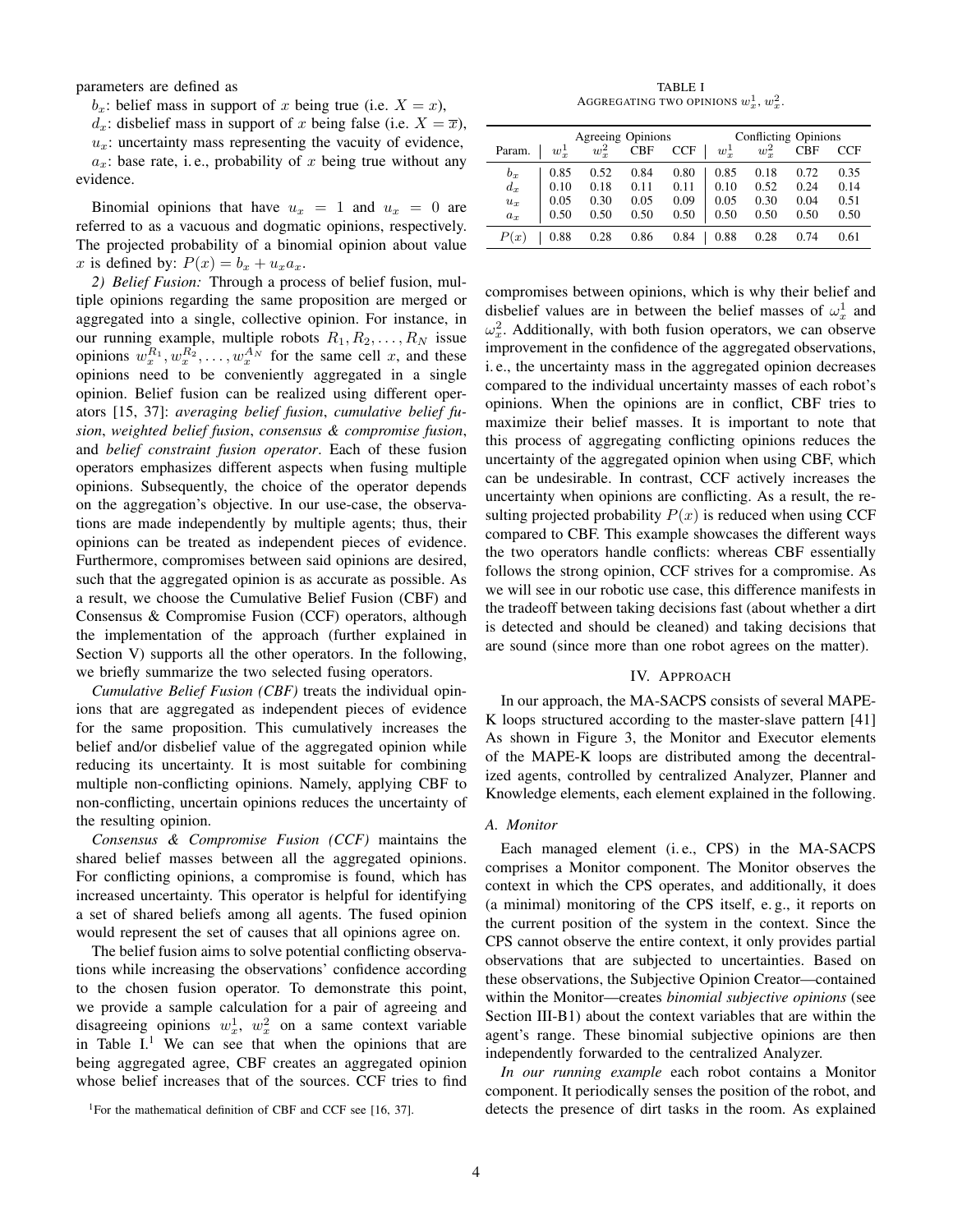

Fig. 3. High-level overview of the approach for reasoning in MA-SACPSs, adopted from [25].

above, each Monitor creates binomial subjective opinions about the context variables (is a cell occupied or not), for all the cells that are within the observation range of the robot at a specific point in time. The process of creating the subjective opinions is described in the following.

*1) Subjective Opinion Creator:* Every agent  $(A_i)$  creates a subjective opinion  $w_x^{A_i}$  for every context variable x (i.e., grid cell) that is within its vision  $R. x$  can be either occupied or unoccupied by a task, and according to Definition 1 we define an opinion  $w_x = (b_x, d_x, u_x, a_x)$  as following:

$$
b_x = \begin{cases} 1 - u_X, \text{ for } x = occupied \\ 0.0, otherwise \end{cases} \qquad u_x = min\left(\frac{r}{R}, 0.99\right)
$$

$$
d_x = \begin{cases} 1 - u_X, \text{ for } x = unoccupied \\ 0.0, otherwise \end{cases} \qquad a_x = 0.5
$$

where  $r$  is the distance between the agent and the cell and  $R$  is the agent's sensor range. This definition facilitates an uncertainty that increases linearly with the measurement distance up to an maximum value of 0.99. This value was chosen deliberately, since the observations at the edge of sensor range can be considered highly uncertain, but can still contribute towards the knowledge aggregation; hence, we assign an uncertainty value of 0.99 instead of a totally uncertain opinion (i.e.,  $u_x = 1$ ). Moreover, the polar nature between belief  $b_x$  and disbelief  $d_x$  was chosen to reflect the fact that agent can either detect a grid cell to be occupied or unoccupied by a task, and not a combination of both. The base rate  $a_x$  is always considered to be the default base rate for a binary domain, i. e.,  $a_x = 0.5$ . Finally, no subjective opinions are issued for (i) cells which are occupied by static obstacles (e. g., walls), (ii) cells that lie outside of the detection range of the agent.

### *B. Analyzer*

The Analyzer is a centralized component in which the reasoning takes place, with aim to solve any potential conflicting observations, while increasing the confidence of the observations according to the chosen subjective logic operator. The Analyzer contains the Knowledge Aggregator, which collects and fuses all the subjective opinions that are issued by the Subjective Opinion Creators in the decentralized agents. The aggregated opinions are used to update the run-time context model in K.

*In our running example* the Analyzer is a component in the Cleaning Controller. It combines the partial observations by aggregating the multiple binomial subjective opinions from different robot about the context variables that are within their sensing range. In particular, it is responsible for combining the opinions made by all the robots for all the cells that they are observing using the subjective logic operators. The process of aggregating multiple binomial subjective opinions is discussed next.

*1) Knowledge Aggregator:* This is a centralized node that aggregates the observations of the individual agents  $(A_1, A_2, \ldots, A_N)$ . The aggregated observations from all the agents are stored in the context model in the Knowledge, modelled as a grid map (see Section II-B). Upon system initialization, every context variable corresponding to each cell in the grid map is initialized with a vacuous subjective opinion:  $w_x = (0, 0, 1, \frac{1}{2})$ . This initialization has the following two purposes: (i) a vacuous opinion will inform the analyzer that there is no previous knowledge about the context variables, and (ii) when the first knowledge aggregation is executed, the existing vacuous opinions do not influence the aggregation result.

The knowledge aggregation takes place every time the Subjective Opinion Creator of an agent publishes new subjective opinions for the context variables of the cells observed by the agent. Namely, the Knowledge Aggregator extracts the opinions that were previously stored for each context variable in the grid  $(w_x^g)$ , and fuses them with the newly created opinion from each agent  $(w_x^{A_i})$ , resulting in a new aggregated opinion  $(w_x^{agg})$  per context variable. The context variable x in the grid map is then updated based on aggregated opinion  $(w_x^{agg})$ , and this depicts is the overall process for updating the context model@RT (i. e., the grid map) in K. The process is executed with the same frequency for all the agents, and if multiple agents issue new opinions for the same context variable  $(w_x^{A_1}, w_x^{A_2}, w_x^{A_3}, \dots)$  at the same time, then all of those opinion are together fused with the opinion from the  $grid(w_x^g)$ .

The opinions are combined according to the following three schemes: CBF Scheme, CCF Scheme and Combination Scheme. The first two schemes are based on the CBF and CCF fusing operators, previously explained in Section III-B2: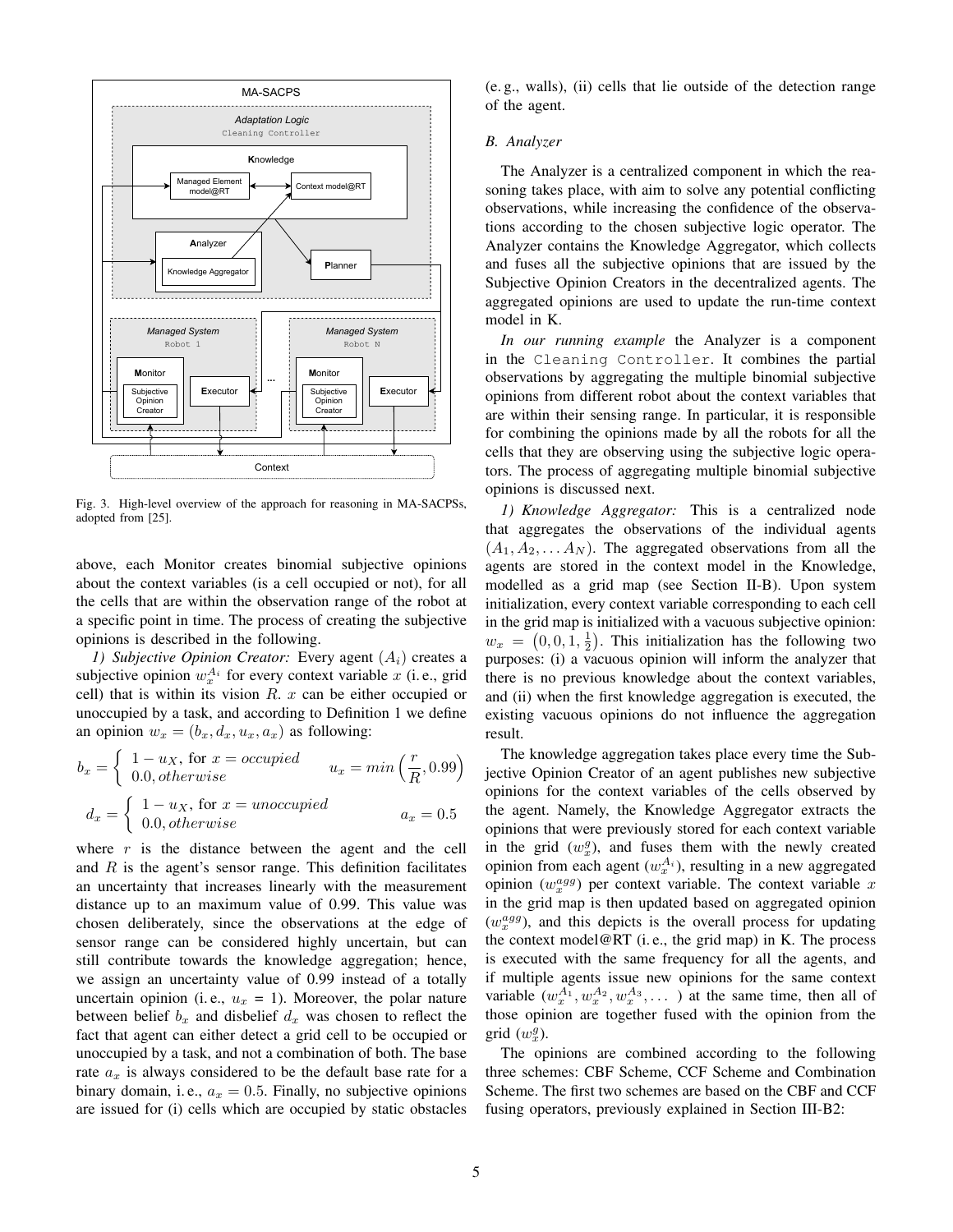$$
\begin{aligned} \text{CBF Scheme}: \ w_x^{agg} &= \text{CBF}(w_x^g, w_x^{A_i})\\ \text{CCF Scheme}: \ w_x^{agg} &= \text{CCF}(w_x^g, w_x^{A_i}) \end{aligned}
$$

However, preliminary testing revealed that these two SL operators cannot support long-term knowledge aggregation (see Section VI-B). In response, as part of this work, we have proposed a third scheme—Combination (Comb.) Scheme, defined as following:

$$
w_x^{agg} = \begin{cases} \text{CCF}(w_x^g, w_x^{A_i}), & \text{if } u(w_x^g) < k \cap OT(w_x^g) \neq OT(w_x^{A_i})\\ \text{CBF}(w_x^g, w_x^{A_i}), & \text{otherwise.} \end{cases}
$$

where  $u(w_x^g)$  is the uncertainty of context variable, k is a constant and  $OT(w_x^{A_i})$  is the opinion type of the new opinion, defined as:

$$
OT(w_x^{A_i}) = \begin{cases} \text{occupied}, & \text{if } b(w_x^{A_i}) \ge d(w_x^{A_i})\\ \text{unoccupied}, & \text{if } b(w_x^{A_i}) < d(w_x^{A_i}), \end{cases}
$$

where  $b(w_x^{A_i})$  and  $d(w_x^{A_i})$  are the belief and disbelief of the new opinion. In a nutshell, the combination scheme will always use the CBF operator, except when the new and grid opinions are conflicting and the uncertainty of the grid opinion is less than a given constant  $k = 0.1$ . We derived k numerically based on how many opinions need to be aggregated to change the opinion from unoccupied to occupied while still respecting the real-time capabilities of the knowledge aggregation (KA). Due to space limitations, the numerical calculation is not part of this paper.

#### *C. Planner and Executor*

The Planner is a centralized component in our approach that is responsible for selection of the adaptation actions or plans, which are later executed by the Executor components housed in every agent. The Planner relies on the aggregated knowledge, i. e., it uses the (updated) context model@RT to determine the actions for all the agents, in order for the MA-SACPS to adapt and accomplish the adaptation goals in the most efficient way. We do not prescribe how to perform the planning: any planning approach (e.g., rule-based, goaloriented) can be used within our approach. Finally, each decentralized agent has an Executor component responsible for executing the actions previously determined by the Planner.

*In our running example* the Planner is part of the centralized Cleaning Controller, which receives as input the aggregated knowledge of the context. The aggregated knowledge, in terms of the presence of dirt tasks in the room, is the "best", most complete representation of the dynamic and uncertain context (i. e., the room) that is only partially observed at a specific time. Accordingly to it, the Planner assigns the discovered tasks to the robots. The outcome of the Planner is finally sent to the Executor in each robot. Each Executor contains an adaptive priority queue of the locations of the dirt tasks assigned to the specific robot. In our implementation, the queues of the robots are modified at run-time, based on the distance of the robot closest to the newly appeared task. Each robot picks the next task in its queue, and navigates autonomously to the corresponding cell.

## V. IMPLEMENTATION

As part of this work, to investigate the usefulness of knowledge aggregation (KA) in MA-SACPSs, and to assess the correctness and the effectiveness of our proposed solution, we have implemented a testbed motivated by the running example from Section II-B. Since robotics is an intrinsically heterogeneous domain, setting up a *multi-robot* system is a challenge in itself. In response, in this paper, we provide a ROS-based, multi-robot system simulated in Gazebo [1, 19]. Namely, our implementation enables simulation of 1) a custom number of robots, and 2) the context in which they operate. Our running example concretely includes simulating a room with static (e. g., walls, corridors, furniture, etc.) and dynamic object i. e., the tasks that continuously appear for the robots in the room. The robots that we simulate are *TurtleBot 3 Burger*<sup>2</sup> . Furthermore, Gazebo relies on well-established physics engines, which enable simulations with high fidelity that closely resemble real-world robotics systems and their environments, with a physically correct representation of the robots, including their size and volume, frictions, as well as their sensors and actuators. Finally, the robots use Adaptive Monte Carlo Localization (AMCL) for localization and navigation.

Although we built a simulated robotics system, implementing realistic sensing (just how a real robot would sense its surroundings) was a prerequisite to constructing the subjective logic observations aggregation. As a result, the realistic sensing required more complex implementation to add different types of sensor uncertainties compared with, for example, "mocked" sensing in which modelling and adding the sensor noise would have been more simplistic. In the initial implementation of the robotic system, previously presented in [25], the sensor noise was sampled from a Gaussian distribution and only affected the *border* of the sensor beam. Although the former implementation did introduce some sensor noise in the system, it did not support the uncertainties from our running example (see Section II-B and Section III-A). Concretely, it was insufficient to support and prove the need for knowledge aggregation since it was incapable of creating conflicting observations within the sensor range. Consequently, we implemented a more sophisticated sensing model, in which the conflicting observations result from false positive (FP) tasks (tasks being observed by a robot that do not exist in reality) or false negative (FN) tasks (tasks not being observed when they in reality exist). Tasks that exist and the robots can observe are true positives (TP) in this setting.

The source code of the complete implementation and the installation instructions are available on the following link: https://github.com/tum-i4/Aggregatio. For the SL-based calculations, we used an open-source Java implementation<sup>3</sup>.

<sup>2</sup>https://www.turtlebot.com/

<sup>3</sup>https://github.com/vs-uulm/subjective-logic-java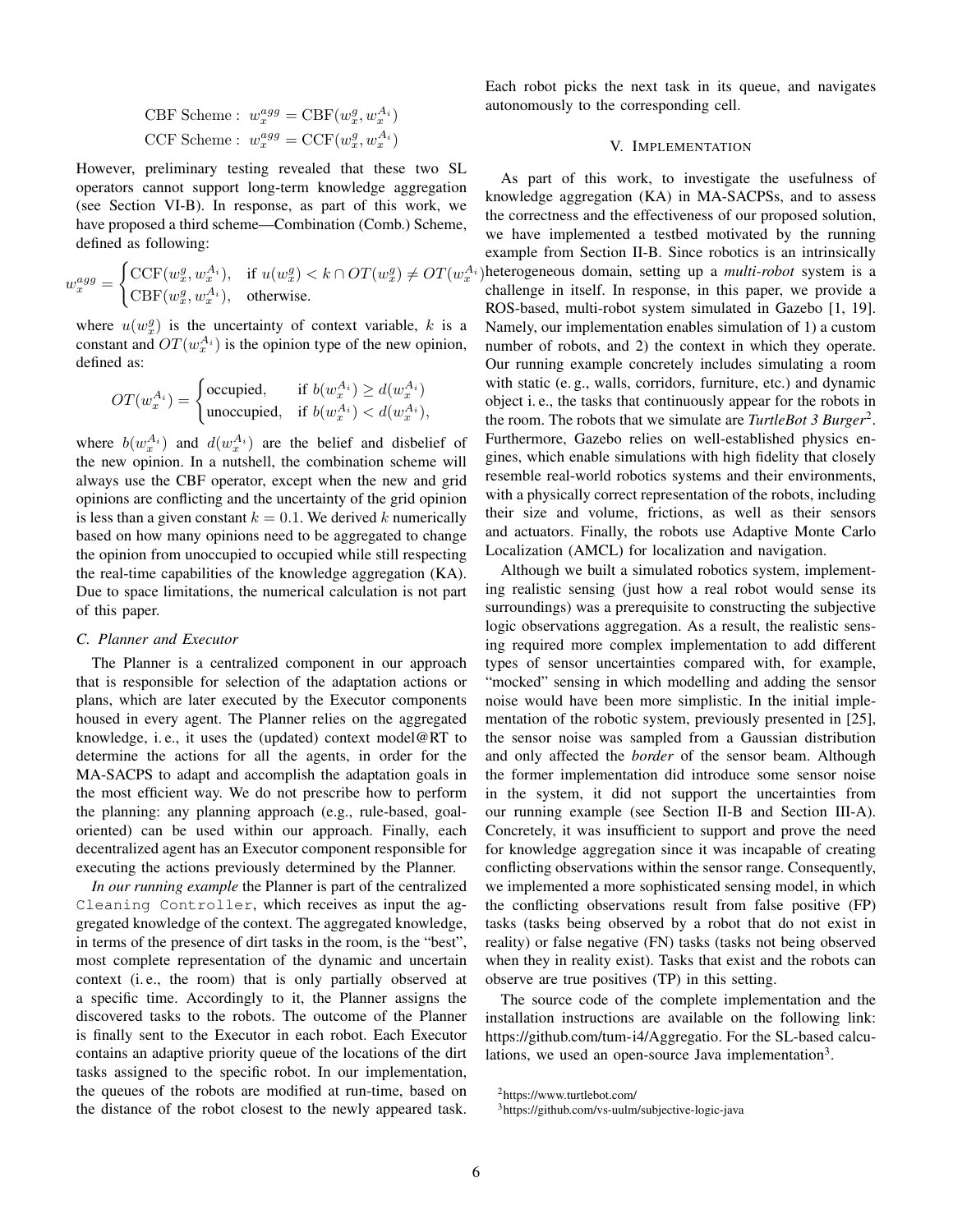## VI. EVALUATION

In this section, we first explain the evaluation setup before discussing the obtained results.

We identified the following three research questions that guided our evaluation:

- RQ1. How do the different SL aggregation schemes influence the KA in MA-SACPSs?
- RQ2. Can SL-based KA in MA-SACPSs correct faulty measurements?
- RQ3. How does the value of the threshold impact the SL-based KA in MA-SACPSs?

In RQ1, we investigate the *feasibility* of different SL aggregation schemes for KA in our approach. In RQ2, we evaluate the *effectiveness* of our approach's best aggregation scheme (derived from RQ1) on the core problem, i. e., reducing uncertainties and resolving conflicts introduced by inconsistent and faulty measurements. In RQ3, we investigate the *sensitivity* of our approach to the main parameter for decision making, i.e. the expected probability  $P(x)$  of the context variables.

#### *A. Experimental Setup*

To answer the identified research questions, we have created three main experiments (see Table II), conducted based on 240 different simulation runs. Each experiment addressed one research question, and all the simulation runs lasted for 45 minutes in real-time. In all experiments, the dimension and the layout (e. g., corridors, walls, etc.) of the room in which the robots operate, along with the robots' initial positions and their sensor range, are held constant. The dimensions of the room and the sensor range of the robots were chosen in a way that at any given time the robots can only partially observe the room there are in. In particular, we chose a room size of  $10 \times 10m$ , since the robots can only detect obstacles up to a distance of 3.5m.

Furthermore, we ran simulations under different settings, controlling: (i) the SL aggregation schemes for KA (part of the adaptation logic), (ii) the number and the properties of the robots (i. e., the managed elements), and (iii) the appearance of the tasks in the room (i. e., the context). With respect to the first point, we experimented with different *subjective logic operators* and *thresholds* values. The threshold is the projected probability  $P(x)$  value for each detected task, necessary to be reached in order for the task to be promoted to a goal for the robots. With respect to the second point, we varied the *number of robots* and their sensing capabilities controlled by the *false positive (FP)* probability of each robot. The FP probability captures the percentage of faulty observations per robot. Finally, with respect to the environment, we varied the *rate of appearance of true positives (TP)* (in seconds) and the *location of appearance* of the tasks. A seed value controls the location of the appearance of the tasks, used to replicate the same distribution of tasks within the room in different experiments. To increase the validity of the results, we have run each experiment five times with different seed values. Using these variables, we explored the capabilities of SL-based KA and its impact on the performance of the MA-SACPS.

TABLE II DESIGN OF THE THREE EXPERIMENTS OF THE EVALUATION.

| Parameter       |         | RQ1                | Topic of Investigation<br>RQ <sub>2</sub> | RO <sub>3</sub>    |  |
|-----------------|---------|--------------------|-------------------------------------------|--------------------|--|
| Experiment      |         |                    | 2                                         | 3                  |  |
| KA              |         | CBF, CCF,<br>Comb. | [No, Comb.,<br>Comb.                      | Comb.              |  |
| Threshold       |         | 0.8                | 0.8                                       | 0.2, 0.4, 0.6, 0.8 |  |
| No. of Robots   |         | 2                  | [1, 2, 5]                                 | 7                  |  |
| FP Prob.        | $R_1$   | $\Omega$           | $0.1, 0.2, \ldots 0.9$                    | [0.2, 0.5, 0.8]    |  |
|                 | $R_{2}$ | $\Omega$           | 0.1                                       | [0.2, 0.5, 0.8]    |  |
| Rate of $TP(s)$ |         | 15,60              | 60                                        | 60                 |  |
| Location (seed) |         | 71, 72,  75        | 71, 72,  75                               | 71, 72  75         |  |

The rows in Table II represent the values of the variables used for a specific experiment. When multiple values are given per variable, then every possible combination is tested individually. For example, in Experiment 1 the CBF, CCF and Comb. operators are individually tested for all seed values. On the contrary, the square brackets indicate that these parameters are varied simultaneously. For example, in Experiment 2, when one robot is used, no knowledge aggregation is performed, whereas for two and five robots, the Comb. operator is used. Similarly, in Experiment 3 both robots  $R_1$  and  $R_2$  will have a FP probability of 0.2 in the first experiment, 0.5 in the next, etc. When using more then two robots, the additional robots will have the same FP probabilities as robot two  $(R_2)$ . Finally, when Knowledge Aggregation is 'No', a task is classified as a goal after a single measurement, i. e., after it has been initially observed by one of the robots.

## *B. Experiment 1: Feasibility of different SL aggregation schemes*

We initially aimed at the evaluation to use either CBF or CCF as operators for KA. Since CCF is desired when opinions are conflicting (see Section III-B2), the preliminary experiments quickly showed that it is hard to achieve extreme beliefs or disbeliefs when opinions are agreeing. This made it very difficult to surpass the required threshold needed for a task to be propagated as a goal and resulted in only a few tasks being completed. Subsequently, the focus shifted towards the CBF operator, which performed quite well. The cumulative aggregation method of CBF is ideal when opinions agree, and it is even capable of handling conflicting opinions to some degree. However, further analysis revealed that the task completion rate using CBF slowly deteriorates and eventually stops when running long simulations. We first explain this phenomenon via an analytical discussion and then show the results of the experiment.

*1) Analytical Discussion:* As discussed in Section III-B2, when fusing two opinions using CBF, the resulting opinion will have an uncertainty that is lower than that of the source opinions independent of whether the opinions agree or disagree. This property means that consecutive applications of CBF to fuse opinions issued by the robots will continuously decrease the uncertainty of the opinions of the context vari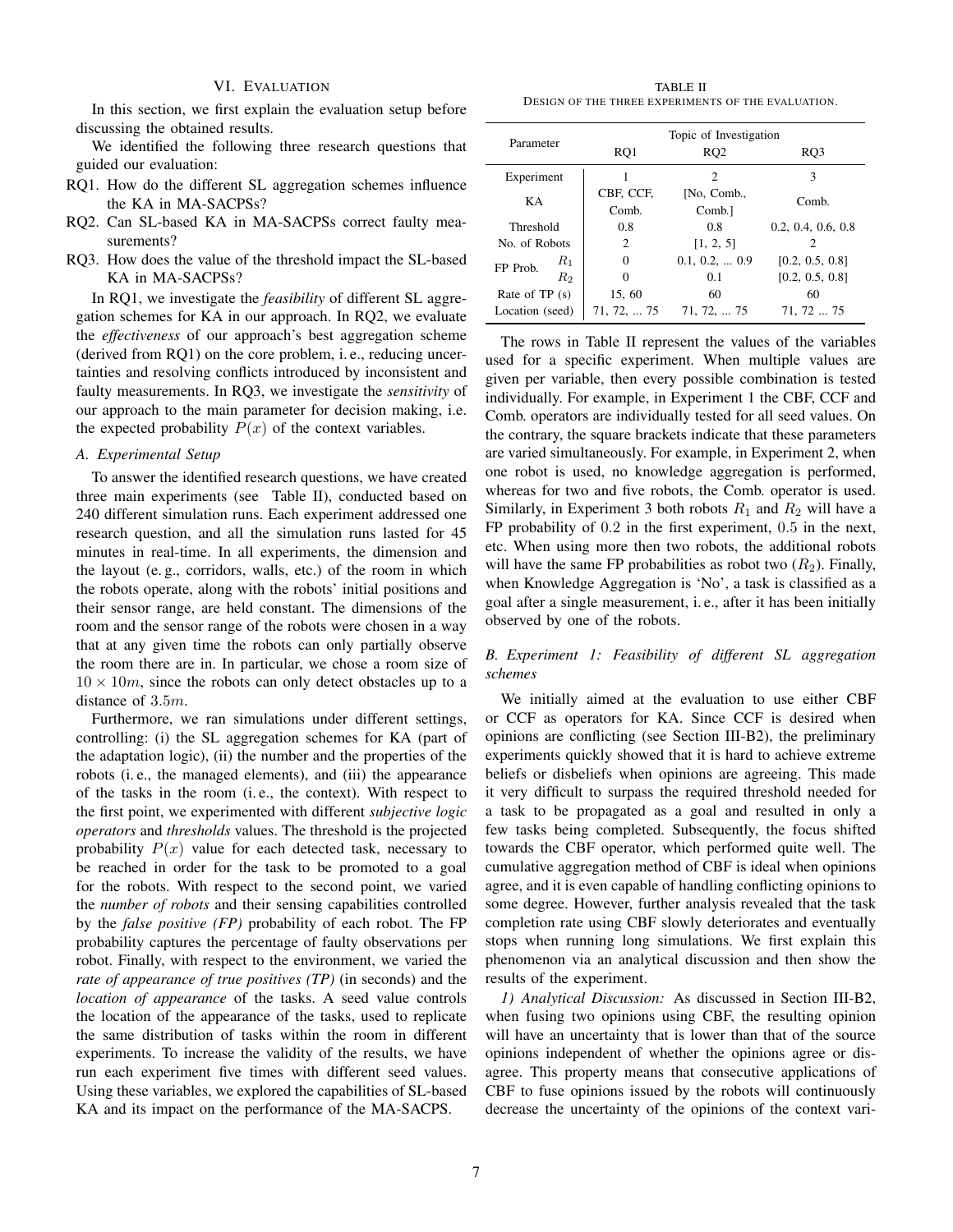ables stored in the grid map. As the uncertainty decreases, the impact of a new opinion on the opinion in the grid map decreases as well, and after some time the grid opinions become too entrenched to change regardless of measurements. This demonstrates that this property is crucial when designing MA-SACPSs that need a support of a long-term KA.

The process that was described above can be demonstrated analytically with a few simple steps. First, consider three opinions:  $w_x^{vac} = (0, 0, 1, 0.5), w_x^{oc} = (0.7, 0, 0.3, 0.5),$  and  $w_x^{unoc} = (0, 0.7, 0.3, 0.5)$  where the occupied and unoccupied opinions are in conflict with one another, and  $w_x^{agg}$  is the opinion of a context variable stored in the grid map. Initially, upon system initialization,  $w_x^{agg} = w_x^{vac}$ . Subsequently, the occupied opinion is aggregated with the base opinion, resulting in a new base opinion. This process is repeated 30 times. Afterward, the unoccupied opinion is aggregated with the base opinion for 30 times. These two steps of aggregating 30 occupied and 30 unoccupied opinions are repeated four times. Figure 4 plots the projected probability  $P(x)$  of the  $w_x^{agg}$  opinion after each single aggregation (blue line). It can be seen from the figure that as the number of aggregated opinions increases, the effect of aggregating 30 occupied opinions diminishes significantly. The second peak occurs only 60 aggregations after the first peak and yet has a projected probability of about 40% less than the first peak after 30 aggregations. In our experiments, we consider a threshold of 80%, and opinions are issued every second. Thus, if a task is spawned at the first simulation minute (after 60 aggregations took place), even if the grid opinion has a projected probability of 50% and the robot measures the task for 30 seconds, it would still not reach the threshold and become a goal. As the figure shows, this gets even worse with time.



Fig. 4. The projected probability  $P(x)$  shows that the effect of an individual opinion diminishes with time when using the CBF operator, and how the Comb. scheme overcomes this problem.

To address this issue, we have derived a new aggregation scheme (Comb.) using a combination of the CBF and CCF operators, which maintains the CBF operator's cumulative property but facilitates a faster switch in opinion when faced with contradicting opinions, and does not deteriorate with time. The proposed aggregation scheme was previously discussed in Section IV. Figure 4 shows that with the Comb.



Fig. 5. Number of tasks completed using CBF, CCF and Comb. Schemes. The different symbols correspond to the different seed values.

scheme, the occupied and unoccupied opinions have equal impact on the opinion in the grid map and that their impact does not diminish over time.

*2) Experimental Results:* In this section, we experimentally assess RQ1. For that purpose, we set the FP probabilities to zero to demonstrate that the observed behaviors are solely related to the length of the simulation time and not to any uncertainty sources. The CBF, CCF, and Comb. aggregation schemes were each tested using the same five seeds with a threshold of 80% and a TP spawn interval of 15 and 60 seconds. The time at which the tasks have been completed was measured—Figure 5 shows the cumulative count of completed tasks over time. The different symbols correspond to the different seeds that have been tested at the spawning interval of 60 seconds. The results clearly show that independent of the location of the tasks, we can observe the same behavior: Comb. completes tasks at a relatively steady rate throughout the simulation. In contrast, the CBF operator only works well for the first few minutes before completely stopping. Lastly, the CCF operator performs the worst, which is expected as it is designed to find compromises and not aggregate observations cumulatively. The same behavior has been observed with a spawning interval of 15 seconds (plot not shown).

In summary, while addressing RQ1, we came up with the interesting finding that long-term KA is not feasible by using the original SL operators in isolation, based on which we proposed the new scheme—Comb. These experiments enabled us to prove some of the theoretical limitations of the CBF and CCF operators (Section III-B2) in an application from practice.

## *C. Experiment 2: Effectiveness of the KA*

In this experiment, we investigate the effectiveness of the proposed combination scheme for KA by evaluating if the approach can correct the behavior of a robot with a faulty sensor. In this experiment,  $R_1$  is considered to be the faulty robot subjected to a FP probability that ranges from 10% to 90% with a 10% step. Our baseline case is a single robot  $(R_1)$ that does not use KA. The other two cases consist of two and five robots and use the Comb. aggregation scheme for KA. All robots except  $R_1$  are assumed to operate nominally with a FP probability of 10%. The measured metric is the number of FP and TP tasks that are completed by  $R_1$ .<sup>4</sup>

<sup>4</sup>By "completing" a FP task, we mean that the robot actually navigated to the place where the dirt was supposed to be.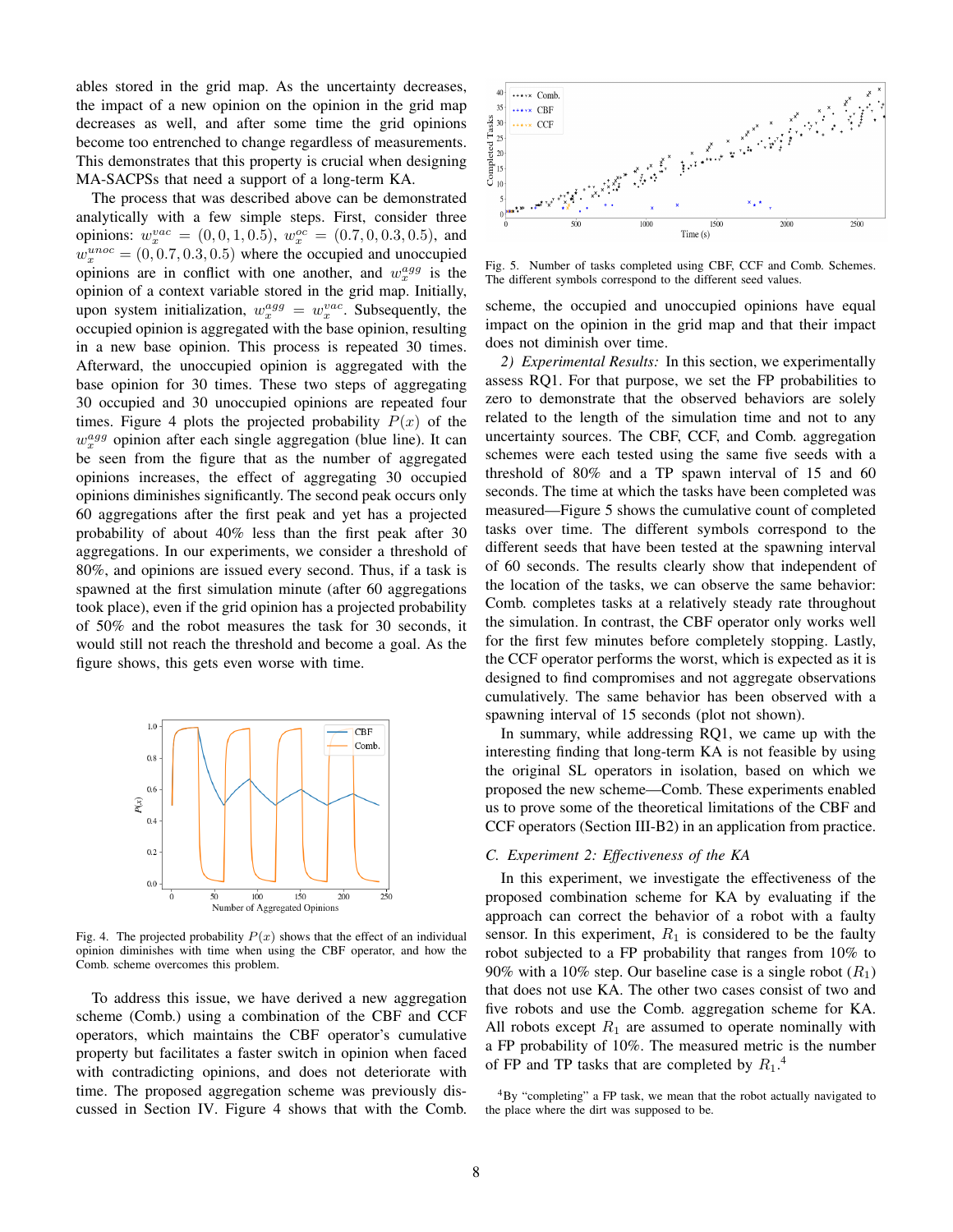

Fig. 6. The TP fraction of the tasks completed by robot 1 for a FP probability of 50%. The one robot case does not use KA whereas the combination aggregation scheme is used for two and five robot case. The results have been averaged over the five seeded runs.



Fig. 7. The variation of the gain of robot 1 with FP probability when using two or five robots. The gain increases with FP probability, which demonstrates the effectiveness of the KA in correcting faulty observations.

Lets us first consider the tests when the FP probability of  $R_1$  is 50%. Figure 6 plots the fraction of tasks completed by  $R_1$  for the three different cases. As one would expect, about half of the completed tasks are TPs without KA, when only one robot is present. This fraction is significantly increased to about 70% when adding an additional robot and using KA. Adding even more robots further raises the TP fraction of tasks completed by  $R_1$ . This trend is expected since more robots make more independent observations, making it easier to correct faulty measurements. The bar charts further indicate that the gain in TP fraction per added robot is diminishing as the number of robots increases, which also makes sense as the extra vision gained per robot also decreases.

Instead of plotting a bar-chart for every FP probability case, we calculate the gain in TP fraction of robot  $R_i$  as follows:

$$
Gain(R_i, n_R) = \left. \frac{n_{TP}(R_i)}{n_{FP}(R_i) + n_{TP}(R_i)} \right|_{n_R} - \left. \frac{n_{TP}(R_i)}{n_{FP}(R_i) + n_{TP}(R_i)} \right|_{1R}
$$

where  $n_{TP}$  and  $n_{FP}$  is the number of TP and FP tasks completed by robot  $R_i$  and  $n_R$  is the number of robots in a multi-robot case. In particular, we calculate  $Gain(R_1, n_R)$ for  $n_R = 2$  and  $n_R = 5$ . The results in Figure 7 show that the gain in the TP fraction increases together with the FP probability for both cases—with two and five robots.

In summary, with respect to RQ2, we can conclude that SL-based KA enables the correction of faulty measurements made by a robot. In particular, even a single well-functioning robot can rectify the wrong measurements of another, faulty robot to a significantly extent. We have also observed that (i)

increasing the number of well-functioning robots improves the accuracy of collective sensing; (ii) KA becomes increasingly effective as the faulty observations increase.

## *D. Experiment 3: Sensitivity analysis of the impact of the threshold value*

The third experiment explores the impact of the threshold value on the behavior of the MA-SACPS. All simulations use two robots, and the FP probabilities are varied between 0.2, 0.5, and 0.8. Each of these variations is tested with four different thresholds ranging from 0.2 to 0.8 with a step of 0.2. As a metric, the number of completed TP and FP tasks are measured and averaged across the different seed values, based on which the average TP and FP fraction of completed tasks is calculated as follows:

$$
\overline{TPF} = \frac{\overline{n}_{TP}}{\overline{n}_{FP} + \overline{n}_{TP}}, \ \ \overline{FPF} = 1 - \overline{TPF}
$$

where  $\overline{n}_{TP}$  and  $\overline{n}_{FP}$  are the average number of completed TP and FP tasks, and  $N = n_{TP} + n_{FP}$  is the total number of tasks completed in a particular test. Moreover, the average number of completed tasks  $(\overline{N})$  and the range in the number of completed tasks ( $N_{max} - N_{min}$ ) are determined over five runs. The results from the experiment are depicted in Table III.

First, the table shows that increasing the threshold leads to an increased  $\overline{TPF}$  for all the FP probabilities that have been tested. This indicates that the accuracy of the KA in MA-SACPS can be tuned using the threshold. This is expected, since the threshold dictates the minimum certainty the MA-SACPS must have to pursue the completion of a task. Nonetheless, the impact of the threshold on  $\overline{TPF}$  is relatively small: changing it from 0.2 to 0.8 induces an increase of only 3.4% in  $\overline{TPF}$  in the 0.2 probability case; 12.3% in the 0.5 probability case; and 3.8% in the 0.8 probability case. Furthermore, we can also observe another trend in the average number of completed tasks. Unsurprisingly, as the threshold increases, the number of completed tasks decreases.

In summary, with respect to RQ3, we conclude that the value of the threshold has an impact to SL-based KA, but a relative small one, and in any case a smaller impact than the number of collaborating robots. We also observed a clear trade-off between the accuracy of KA and the number of completed tasks.

## *E. Threads to validity*

In order to have more realistic and comparable experiments, we kept the appearance rate of TP constant between runs since we wanted to explore how different FP probabilities and aggregation schemes respond to the same context (same ground truth of TP in the room). As a result, different FP probabilities result in a different number of tasks, i. e., higher FP probabilities generate more tasks in the room. This can be problematic for high FP probabilities as a high density of tasks restricts robots' observations, which severely limits the KA. These effects limit the validity of experiments at very high FP probabilities.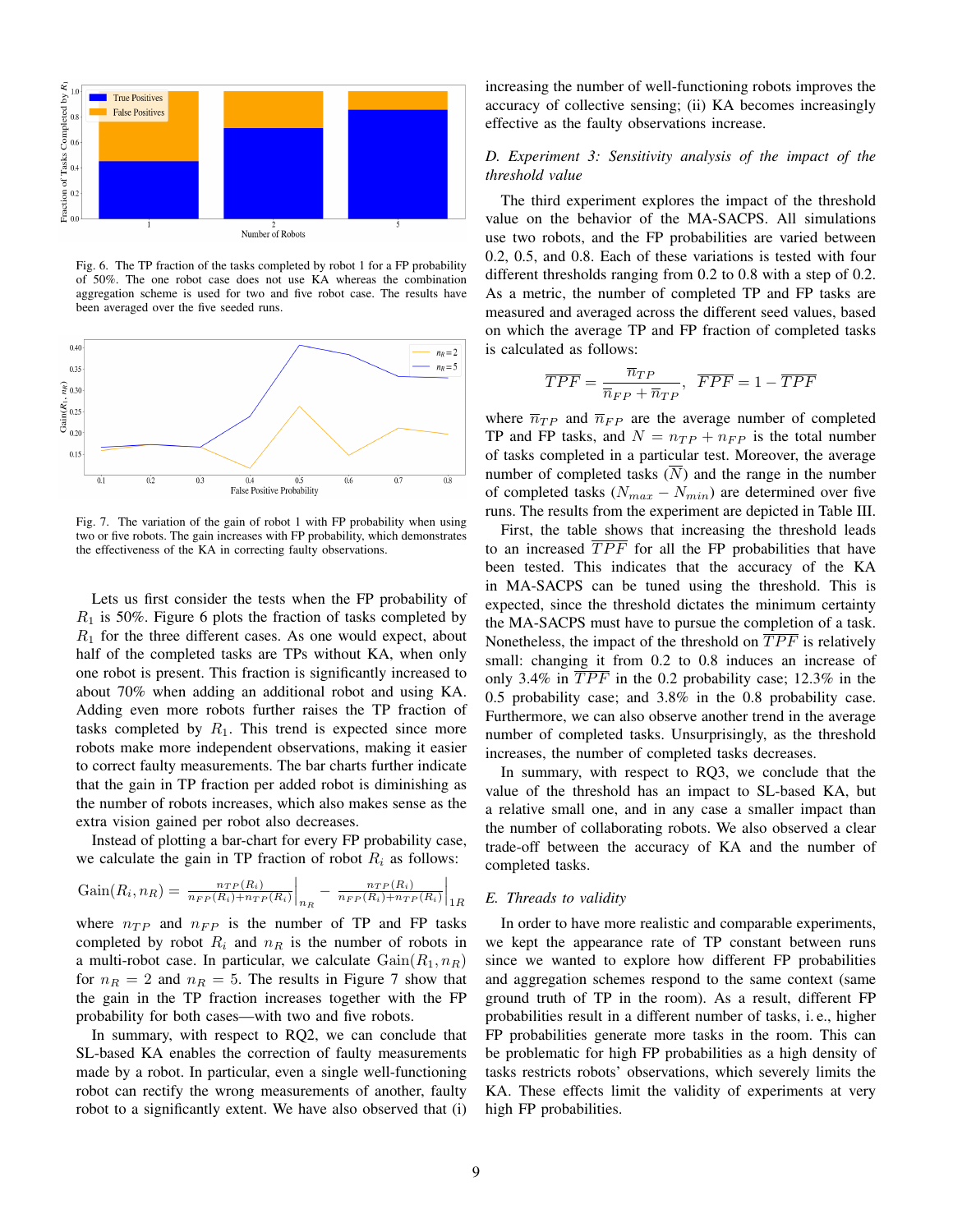| FP Prob. | Threshold | $\overline{TPF}$ | $\overline{FPF}$ | $\overline{N}$ | $N_{max} - N_{min}$ |
|----------|-----------|------------------|------------------|----------------|---------------------|
| 0.2      | 0.2       | 0.769            | 0.231            | 53.6           | 7                   |
|          | 0.4       | 0.773            | 0.226            | 49.4           | 6                   |
|          | 0.6       | 0.794            | 0.206            | 45.6           | 5                   |
|          | 0.8       | 0.803            | 0.197            | 40.6           | 11                  |
|          | 0.2       | 0.455            | 0.545            | 79.6           | 31                  |
| 0.5      | 0.4       | 0.485            | 0.515            | 41.8           | 64                  |
|          | 0.6       | 0.532            | 0.468            | 50.0           | 41                  |
|          | 0.8       | 0.578            | 0.422            | 25.6           | 57                  |
|          | 0.2       | 0.205            | 0.795            | 93.6           | 68                  |
| 0.8      | 0.4       | 0.200            | 0.800            | 43.5           | 36                  |
|          | 0.6       | 0.219            | 0.781            | 47.4           | 86                  |
|          | 0.8       | 0.243            | 0.757            | 29.6           | 67                  |

TABLE III RESULTS FROM EXPERIMENT 3.

For example, in Experiment 2, the slight decreases at the end of Figure 7 are probably due to the aforementioned drop in the experiments' validity as the FP probability increases. In Experiment 3, we observed that the impact of the threshold is smaller than we have initially anticipated. Namely, at small FP probabilities (Table III), one would expect only a small improvement due to KA as faults rarely occur. On the contrary, at larger FP probabilities, one would expect a more considerable increase in the  $\overline{TPF}$  than what is exhibited by the results. The same effect can be observed in the last column of Table III, which shows the difference between the maximum and the minimum number of tasks completed for the five different seed values. This clearly demonstrates that the results fluctuate a lot more as the FP probability increases. For example, for a threshold of 0.8 at a FP probability of 0.2 the range in N ( $N_{max} - N_{min}$ ) is 27% of  $\overline{N}$ , whereas a FP probability of 0.8 with the same threshold has a range in  $N$ that is  $226\%$  of its N. Subsequently, high FP probabilities require a lot more testing for accurate results. Furthermore, in Experiment 3, we concluded that there is a trade-off between the accuracy of KA and the number of tasks it completes. Based on this trade-off, one can conjecture that there is an optimal threshold that maximizes the number of completed TP tasks and varies with the FP and FN probabilities. In our experiment, the increase in  $\overline{TPF}$  is too small to facilitate such a movement of the maximum; however, more extensive and statistically significant tests might prove this hypothesis.

### VII. RELATED WORK

Knowledge/information aggregation. The need for knowledge aggregation arises in fields as varied as sensor fusion, expert system development and most prominently in multiagent systems [26]. Across the field of multi-agent systems, knowledge is the information gained by agents' observations, often referred to as belief or belief base [26]. A belief is represented as propositional logic-based formalism [13, 26]. Grégoire and Konieczny in [13] present a survey about the approaches dealing with logic-based information fusion and discuss its relationship to multi-agent negotiation. Methods for belief merging are discussed in [20, 26, 34, 36]. These methods provide a general basis for knowledge aggregation; however, they have been only studied in the field of information systems. To the best of our knowledge, no knowledge aggregation technique has previously been used in the frame of SACPSs.

Sensor fusion. Munz and Dietmayer [22] proposes an approach to enhance the detection performance of a sensor fusion system measured in terms of detection rate versus false alarm rate. For that purpose, an algorithm is used which directly incorporates the DST-based sensory information. In [35], DST is also used to model the sources of uncertainty before applying the evidence fusion. However, the past approaches are mainly concerned with the aggregation of data in a single system, where the set of sensors are the multi-sources; rather than the aggregation of information or knowledge across multiple independent systems in a multi-agent system setup for self-adaptation purposes. Sensor fusion merges concrete sensor information, whereas, in our paper, we aggregate knowledge which are two fundamentally different methods. Additionally, SL has not been used as a framework for fusing sensor information before, both generally and in the frame of selfadaptive systems.

Mitigating uncertainties in self-adaptive systems. As discussed in Section III-A, in this work, we focus on the following run-time uncertainties: sensor inconsistency, sensor failure, and unpredictable environment. Although the past literature proposes different mitigation strategies for sensor failure [5, 11] and unpredictable environment [2, 5, 7, 11, 23, 29], to the best of our knowledge, no solutions have previously tackled sensor inconsistency. Almost all existing uncertainties mitigation strategies are based upon one or multiple feedback loops, i. e., the different MAPE-K phases [5] that are not modified beyond their design-time specifications. Also, they are often designed for a specific application [23]. The most prominent framework for mitigating uncertainties is Rainbow [11], which focuses on architectural reusability. Rainbow focuses on isolating the feedback loop from the managed system as much as possible, enabling system-independent but knowledge-specific infrastructure. Furthermore, the framework does not support run-time modification of the adaptation logic, which disables the framework to deal with uncertain situations and changing conditions that were not anticipated during its design, as we do in our paper. In comparison to the past solutions, our approach presents a run-time uncertainly resolution strategy that tackles sensor inconsistency, as well as sensor failure and unpredictable environments.

#### VIII. CONCLUSION AND FUTURE WORK

In this paper, we have proposed a domain-independent methodological approach for knowledge aggregation and reasoning of decentralized monitoring in MA-SACPS, which inherently produce partial, faulty and potentially conflicting context observations. The proposed approach allows capturing uncertainty at run-time on a local level, and effective reasoning and knowledge aggregation for global decision-making. The conducted experiments revealed that i) no single SL operator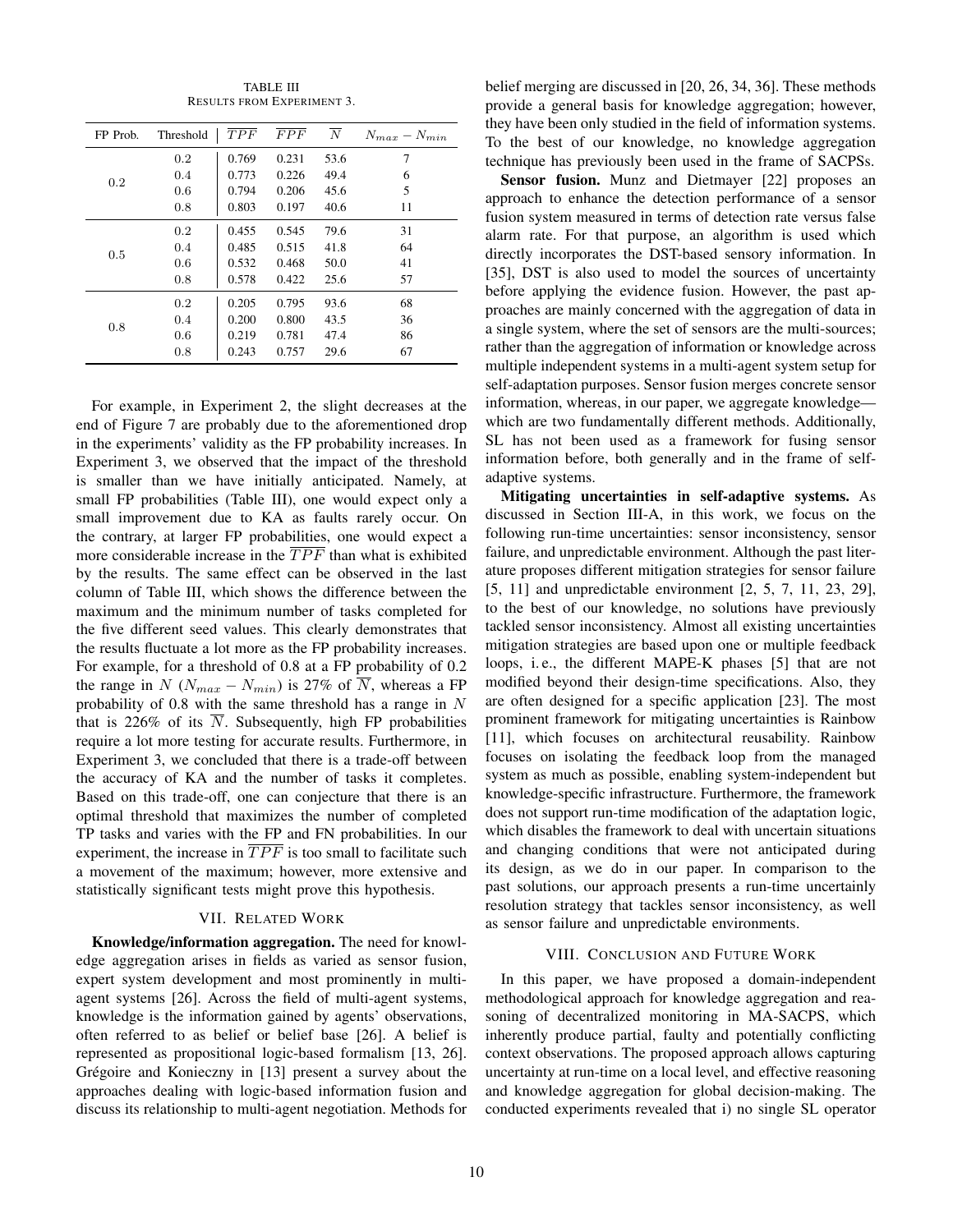is capable of providing long-term real-time KA capabilities, ii) the proposed SL-based KA approach is capable of correcting the observations of a faulty agent, and iii) there is a trade-off between the number of tasks that are completed and the accuracy of the agents, and the threshold can be used to tune the accuracy of KA to a desired level.

As future work, we want to find a threshold, if one exists, that maximizes the number of completed TP tasks, which varies with the FP probabilities. Since the FP probabilities result from the agents' interaction with the environment, the existence of a maximum would render the threshold as another parameter that can be optimized in real-time, ultimately posing another possibility for self-adaptation. Alternatively, one can also evaluate different and more advanced combinations of SL operators and different room sizes and layouts to improve the performance of KA even further, or investigate how KA with SL differs from reasoning with other non-monotonic logics.

## **REFERENCES**

- [1] Carlos E. Aguero, Nate Koenig, Ian Chen, Hugo Boyer, Steven Peters, John Hsu, Brian Gerkey, Steffi Paepcke, Jose L. Rivero, Justin Manzo, Eric Krotkov, and Gill Pratt. Inside the virtual robotics challenge. 12:494– 506, 2015. ISSN 1545-5955. doi: 10.1109/TASE.2014. 2368997.
- [2] Luciano Baresi, Liliana Pasquale, and Paola Spoletini. Fuzzy goals for requirements-driven adaptation. In *2010 18th IEEE International Requirements Engineering Conference*, pages 125–134. IEEE, 2010.
- [3] Amel Bennaceur, Robert France, Giordano Tamburrelli, Thomas Vogel, Pieter J Mosterman, Walter Cazzola, Fabio M Costa, Alfonso Pierantonio, Matthias Tichy, Mehmet Aksit, et al. Mechanisms for leveraging models at runtime in self-adaptive software. In *Models@ run. time*, pages 19–46. Springer, 2014.
- [4] Gordon Blair, Nelly Bencomo, and Robert B France. Models@ run. time. *Computer*, 42(10):22–27, 2009.
- [5] Yuriy Brun, Giovanna Di Marzo Serugendo, Cristina Gacek, Holger Giese, Holger Kienle, Marin Litoiu, Hausi Müller, Mauro Pezzè, and Mary Shaw. Engineering self-adaptive systems through feedback loops. In *Software engineering for self-adaptive systems*, pages 48–70. Springer, 2009.
- [6] Hon Chen. Applications of cyber-physical system: A literature review. *Journal of Industrial Integration and Management*, 2017. doi: 10.1142/S2424862217500129.
- [7] Betty HC Cheng, Pete Sawyer, Nelly Bencomo, and Jon Whittle. A goal-based modeling approach to develop requirements of an adaptive system with environmental uncertainty. In *International Conference on Model Driven Engineering Languages and Systems*, pages 468– 483. Springer, 2009.
- [8] Shang-Wen Cheng, David Garlan, and Bradley Schmerl. Architecture-based self-adaptation in the presence of multiple objectives. In *Proceedings of the 2006 inter-*

*national workshop on Self-adaptation and self-managing systems*, pages 2–8, 2006.

- [9] A. P. DEMPSTER. A Generalization of Bayesian Inference Author ( s ): A . P . Dempster Source : Journal of the Royal Statistical Society . Series B ( Methodological ), Vol . 30 , No . 2 Published by : Wiley for the Royal Statistical Society Stable URL : http://www.jstor.o. 30 (2):205–247, 1968.
- [10] Jacqueline Floch, Svein Hallsteinsen, Erlend Stav, Frank Eliassen, Ketil Lund, and Eli Gjorven. Using architecture models for runtime adaptability. *IEEE software*, 23(2): 62–70, 2006.
- [11] David Garlan, S-W Cheng, A-C Huang, Bradley Schmerl, and Peter Steenkiste. Rainbow: Architecturebased self-adaptation with reusable infrastructure. *Computer*, 37(10):46–54, 2004.
- [12] David Garlan, Bradley Schmerl, and Shang-Wen Cheng. Software architecture-based self-adaptation. In *Autonomic computing and networking*, pages 31–55. Springer, 2009.
- [13] Eric Grégoire and Sébastien Konieczny. Logicbased approaches to information fusion. *Information Fusion*, 7(1):4–18, 2006. ISSN 1566- 2535. doi: https://doi.org/10.1016/j.inffus.2005.08. 001. URL http://www.sciencedirect.com/science/article/ pii/S1566253505000771.
- [14] Audun Jøsang. A Logic for Uncertain Probabilities. *International Journal of Uncertainty, Fuzziness and Knowledge-Based Systems*, 9(3):271–311, 2001.
- [15] Audun Jøsang. *Subjective Logic*. Springer International Publishing Switzerland, 2016. ISBN 978-3-319-42335- 7. doi: 10.1007/978-3-319-42337-1. URL http://link. springer.com/10.1007/978-3-319-42337-1.
- [16] Audun Jøsang, Dongxia Wang, and Jie Zhang. Multisource fusion in subjective logic. *20th International Conference on Information Fusion, Fusion 2017 - Proceedings*, 2017. doi: 10.23919/ICIF.2017.8009820.
- [17] Jeffrey O. Kephart and David M. Chess. The vision of autonomic computing. *Computer 36*, pages 43–50, 2003. doi: https://doi.org/10.1046/j.1365-2745.2002.00730.x.
- [18] Junsung Kim, Hyoseung Kim, Karthik Lakshmanan, and Ragunathan Rajkumar. Parallel scheduling for cyberphysical systems: Analysis and case study on a selfdriving car. *2013 ACM/IEEE International Conference on Cyber-Physical Systems (ICCPS)*, 2013.
- [19] Nathan Koenig and Andrew Howard. Design and use paradigms for gazebo, an open-source multi-robot simulator. In *2004 IEEE/RSJ International Conference on Intelligent Robots and Systems (IROS) (IEEE Cat. No.04CH37566)*, pages 2149–2154. IEEE, 2004. ISBN 0-7803-8463-6. doi: 10.1109/IROS.2004.1389727.
- [20] Sébastien Konieczny and Ramón Pino Pérez. Merging information under constraints: A logical framework. *Journal of Logic and Computation*, 12(5):773–808, 2002. ISSN 0955792X. doi: 10.1093/logcom/12.5.773.
- [21] Sara Mahdavi-Hezavehi, Paris Avgeriou, and Danny